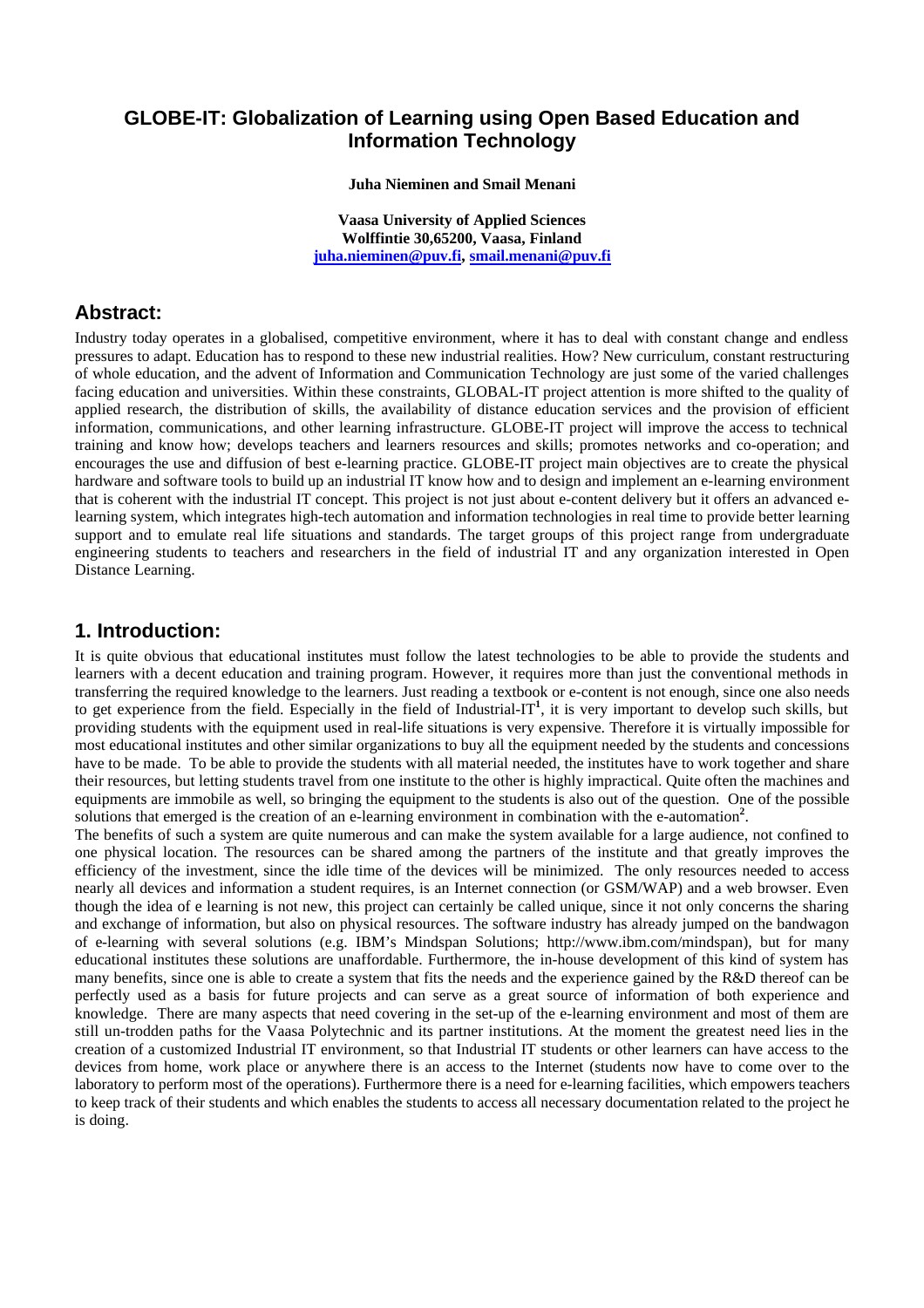# **2. Objectives and target sector addressed by the project**

The main focus will lie on the disclosure of the required equipments (Water Process<sup>3</sup>). However, the implementation and creation of some kind of remote interface covers only one aspect of an e-learning environment, namely making resources available for usage, but much more is needed before one could speak of an e-learning environment.

In this environment several user roles can be distinguished and for the moment they are as follows:

The system administrator has the responsibility of keeping the whole system running and must therefore have access to all parts of the environment. He can define user policies; add new environments (not only learning spaces but also devices) etc. The teacher or tutor should be able to create assignments for the students and distribute them, he must be able to keep track of their progress, give feedback, do some system administration (e.g. give students access rights to certain environments) etc.

The student should only have access to the parts, which the system administrator and/or the teacher have designated to him. Furthermore he must be able to make the assignments his teacher gave to him, access the equipment he needs …etc. Last comes the spectator, who will only have read-only access to certain parts. For example, he may only watch what is happening with the Information System (Water Process), but may never get control of the devices. This kind of user is mainly intended for demonstrations and the like, or for people who only need to retrieve information.

A common facility, which is also highly desired, is the integration of a context sensitive document library, since that would make the e-learning environment almost complete. This system should provide the user with relevant documentation on the project he is working on. For example, if a student has to set up a controller loop for a PID-controller and he has forgotten how the formula works, he can do a query on the document library and get the document that describes how a PIDcontroller works.

This kind of system is highly desired but it is still on the wish-list, because the design and implementation is extremely complex and require an encouragement and especially the right funding.

1 Industrial IT is the real-time integration of information systems, collaboration and automation systems across the entire enterprise

- $2$  The general definition of e-automation is too elaborate to be able to comply with it. Therefore the definition has been narrowed down for this project. Originally, the definition comprises a complete system, providing total control over all the aspects of automation. However, since our project will be Internet oriented, some real-time demands are impossible to deal with, since the Internet cannot guarantee fixed delays and often the delays are too large for quick response. Therefore we see e-automation here, as the e-automation processes needed for an e-learning environment for industrial IT students using the Internet. It should provide the means to control automation processes needed to perform the tasks required by the students and teachers.
- <sup>3</sup> Water Process is the industrial environment available at the laboratory of Vaasa Polytechnic, in which the flow of water to several vessels can be automated and monitored by making use of PLC's (Programmable Logic Controller) and an HMI (Human Machine Interface). The water can also be heated to a predefined temperature or pressurized and it can be redirected to other tanks, by means of monitoring different control valves. This set-up contains all types of sensors, pumps and actuators used in industrial environments, so that the students can become familiar with the working of industrial processes in a real-life situation. Moreover, it also provides them with the ability to gain experience in the programming and controlling of such processes as well as conducting research in the filed of automation, networks and communication. Furthermore, the system will be equipped with an OPC server and filed buses ( like profibus, filedbus foundation, modbus and other industrial buses and networks)

The objectives of the project are

- Conceiving, elaborating and testing new methods and educational resources
- Facilitating the access to project results and organizing their dissemination
- Promoting the exchange of ideas and experiences on ODL (open Distance Learning) and the use of CIT (Communication and Information Technology) in the area of education

The sectors addressed by the project are

- Training of teachers/staff
- Vocational & Higher education
- Adult & continuing training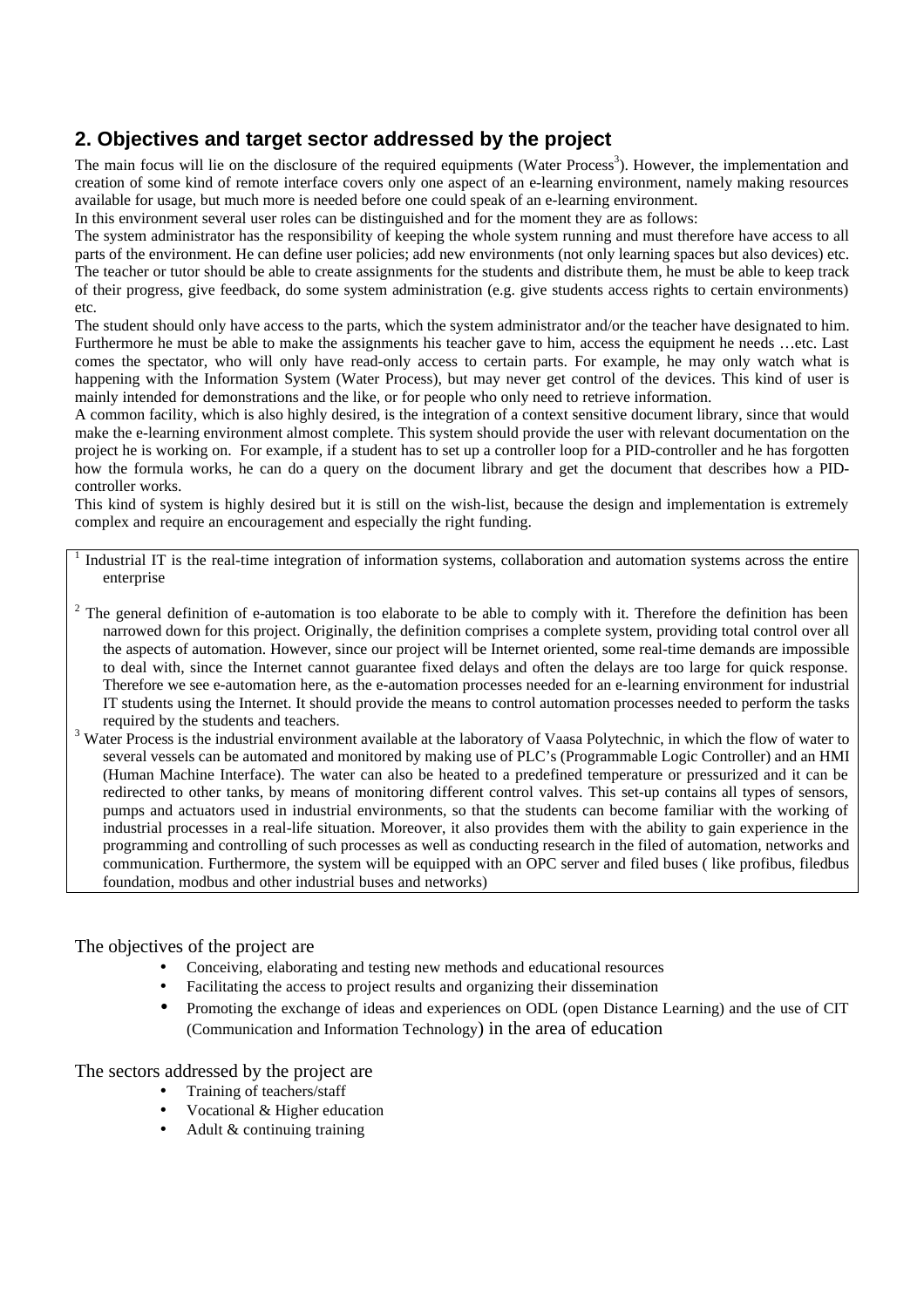# **3. Expected outputs of the project**

There is little experience in the development in this kind of systems and applications; a substantial part of the project will consist of research and design. However, since the system will be built modularly, it will not be too difficult to come up with some working system. Therefore the expected outputs of the project can be viewed trough 3 points:

- 1. Through the process involved: The project will create new modes of cooperative work with its partner institution and more transparency and sharing of resources. It will help in creating and updating existing training infrastructures and foster open distance learning with real life cases and projects.
- 2. Through the product itself: Beside the products to be developed, the project will also results in a high value documentation, not only containing information about the results of the R&D phase and the system architecture, but also designs decisions and some kind of manual on how to use the system, reports and a website.
- 3. The following software products and tools will be developed:
	- a. The local software to connect the instrumentations of the industrial process
	- b. The remote control software to control the industrial process (In our case the water process).
	- c. The User Authentication module.
	- d. A System Administration module.
	- e. A History Database for process data and methods to access this data conveniently.
	- f. A History Database for student data, so that teachers can keep track of students' progress.
	- g. A Document Library containing important documentation/manuals about the system and the assignments to be carried out by the students.
	- h. A concept for online teaching / online learning to include into an online lab courses.
	- i. Communication infrastructure for the lab courses.
	- j. Content for the lab courses

# **4. Partnership Compositions and Contribution**

The following organizations have promised to participate in this project. It is also possible for other organization to join if they found any interest.

- Vaasa Polytechnic, Finland
- Fachhochschule Kiel, Germany
- Technological Educational Institute of Crete, Greece
- Katholieke Hogeschool Kempen, Belgium
- Universität Stuttgart, Germany
- Universität Hamburg, Germany

Vaasa Polytechnic provides co-ordination and ensures responsibilities of items from 3.a to 3.g.

The Institute of Industrial Automation and Software Engineering (IAS) at Hamburg University will take responsibility of items from 3.h to 3.j

The university of Hamburg will provide an interface to the education layer of the system, a control layer interface and a control layer for the general architecture, which can control the application, an application layer interface a tool extension to model the application with a Petri net model. The application can then replace the simulation model of the system. This allows to use formal methods on the control, and to gradually move to the application.

The project team will be divided according to the responsibilities:

- R&D applied researchers
- ¨ Implementation Engineers
- ¨ Documentation Secretary
- The remote control software engineer
- Supervising and advising members

# **5. Activities and work plan**

The project will be divided into 7 activities:

Activity 1: Survey of the needs of participating universities

Activity 2: Principles of open and distance as well as e-learning based education models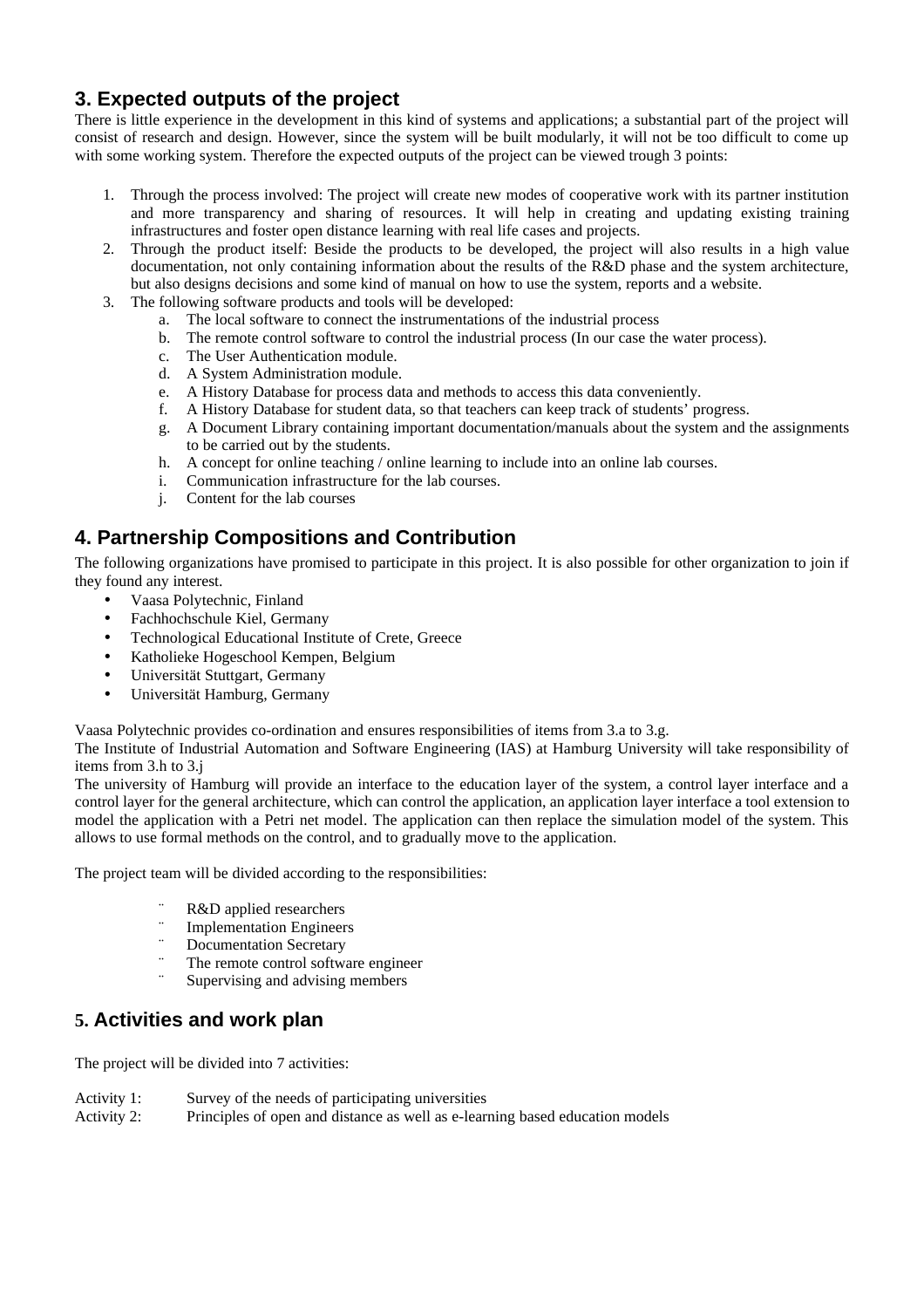- Activity 3: The software product pilot<br>Activity 4: The Industrial IT System p
- Activity 4: The Industrial IT System pilot<br>Activity 5: Dissemination
- 
- Monitoring and evaluation
- Activity 5: Dissemination<br>Activity 6: Monitoring and<br>Activity 7: Project manage Project management and co-ordination

### **Work Plan**

| Project:                    |                                                                                                                                                                                                                                                                                                                                                   |                                                |                                                                                  |                                                    |            |
|-----------------------------|---------------------------------------------------------------------------------------------------------------------------------------------------------------------------------------------------------------------------------------------------------------------------------------------------------------------------------------------------|------------------------------------------------|----------------------------------------------------------------------------------|----------------------------------------------------|------------|
| Stage in life of<br>project | Outputs:<br>By the end of this stage we will<br>have achieved / produced                                                                                                                                                                                                                                                                          | <b>Activities</b><br>leading to this<br>output | Activity<br>to<br>be started by<br>this date<br>and<br>completed<br>by this date | <b>Partners</b><br>$\prime$<br>Persons<br>involved | Time input |
| 1 Activity 1                | A study on a new educational and<br>pedagogical methodology on e-<br>learning based and problem based<br>learning models;<br>Possible adaptation of existing models to<br>the project's needs.                                                                                                                                                    |                                                |                                                                                  | All                                                | 3 months   |
| 2 Activity 2                | The architecture of the system<br>achieved<br>Hardware connections to be ready<br>Specification of the application<br>software has to be made with the<br>possibility of future extensions in mind.                                                                                                                                               | Activity 1                                     |                                                                                  | Vaasa<br>Polytechnic<br><b>IAS</b>                 | 6 months   |
| 3 Activity 3                | New remote control software for the Water<br>Process has to be designed and<br>implemented.<br>Integration of the new software into the<br>rest of the system. The system will be<br>designed and built modularly<br>Control software, user interface, com<br>infrastructure for the elevator model to be<br>used in an online lab course.        | Activity 2                                     |                                                                                  | Vaasa<br>Polytechnic<br><b>IAS</b>                 | 8 months   |
| 4 Activity 4                | E-Courses content, Project and Problem<br>Based Learning materials, Laboratory<br>exercises.<br>Content, learning material for lab course.                                                                                                                                                                                                        | Activity 1 and 2                               |                                                                                  | All                                                | 6 months   |
| 5 Activity 5                | Dissemination information about<br>the progress of the project and<br>about its results to main target<br>groups which are not only the<br>partner institutes but also their<br>partners in different context;<br>Web based user community to<br>support teachers, trainers, and<br>course designers in using the<br>system, materials and tools; |                                                |                                                                                  | All                                                | 3 months   |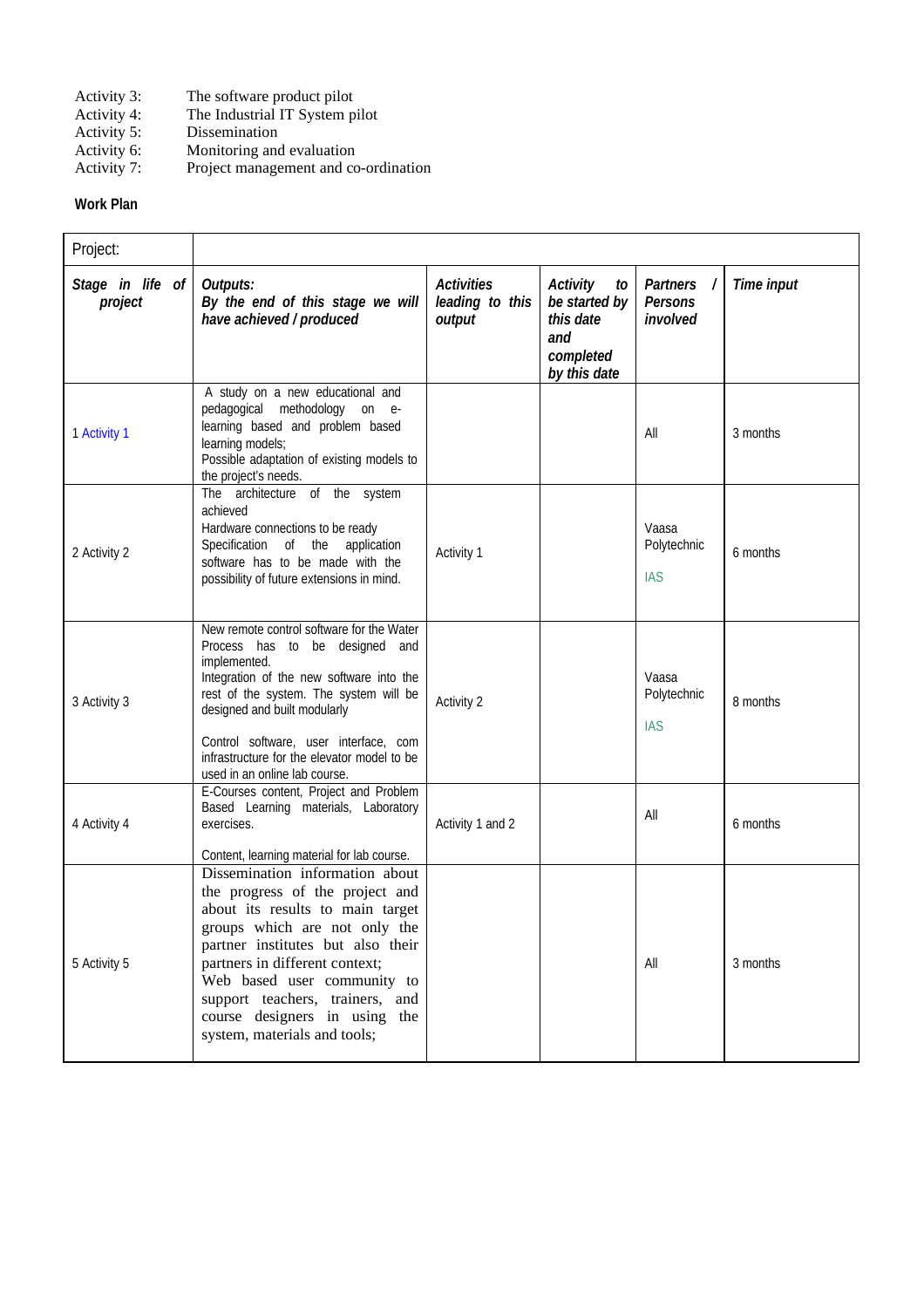| 6 Activity 6 | A monitoring and evaluation<br>system that help in monitoring the<br>project progress;<br>Evaluation report of intermediate<br>and final results;                                                                                                                   |  | Vaasa<br>Polytechnic,<br>Finland<br>Fachhochsch<br>Kiel,<br>ule<br>Germany | 4 months |
|--------------|---------------------------------------------------------------------------------------------------------------------------------------------------------------------------------------------------------------------------------------------------------------------|--|----------------------------------------------------------------------------|----------|
| 7 Activity 7 | The overall management of the<br>project; co-ordinate the activities<br>in different steps;<br>Monitor the performance<br>of<br>project;<br>Ensure the clear separation of the<br>tasks and responsibilities,<br>including fair and reasonable<br>funds allocation. |  | Vaasa<br>Polytechnic                                                       |          |

# **6. GLOBE-IT: A Case study, technology for e-learning based laboratory demonstrations and exercises**

Leonardo Da Vinci is a EU-Program to finance projects in training and education. . "Internet Based Training Programmes for e-Learning: Building and Industrial Automation incl. Wireless Technologies" is one of the projects that is partly financed by this program. The case study presented in this paper is one task under this project. The partners in this project are Klinkmann, acting as a contractor, Legrand, Rockwell automation, Vaasa Polytechnic (Finland), Kauno Technologijos Universitetas (Lithuania) and Riga Technical University (Latvia) acting as developers. Our responsibility in this project is to

- Design and implement remote programming for PLC
- Demonstrate live video monitoring as a part of automation

This task is used here as a case study to illustrate the idea behind Globe-IT, because it allows students to perform real laboratory activities remotely. More information about this task can be obtained from the following website: http://leonardo.puv.fi/

## **7. The Waterprocess**

The waterprocess is physically situated in the Electrical Laboratory of Technobothnia. The laboratory itself is located in city of Vaasa, Finland. It is managed by the unit of Technology and Communication Department of Vaasa Polytechnic. The waterprocess itself is designed for educational purposes. Most of the measurements and controls commonly used in the process industry can be demonstrated.

The main process flow is: Two pumps are taking the water from a reservoir to three storage tanks and the tanks are then drained back to the water reservoir. There are several different ways, how the flow can be directed. The flows and levels can be regulated. For the regulation can be used frequency converters, throttle valves and back pressure. The temperature of the water can be regulated as well. All the used equipments are commonly used in the process industry, like in pulp and paper mills. Some of the instruments are even equipped with field busses. Figures from 1 to 3 give a general illustration of the Waterprocess.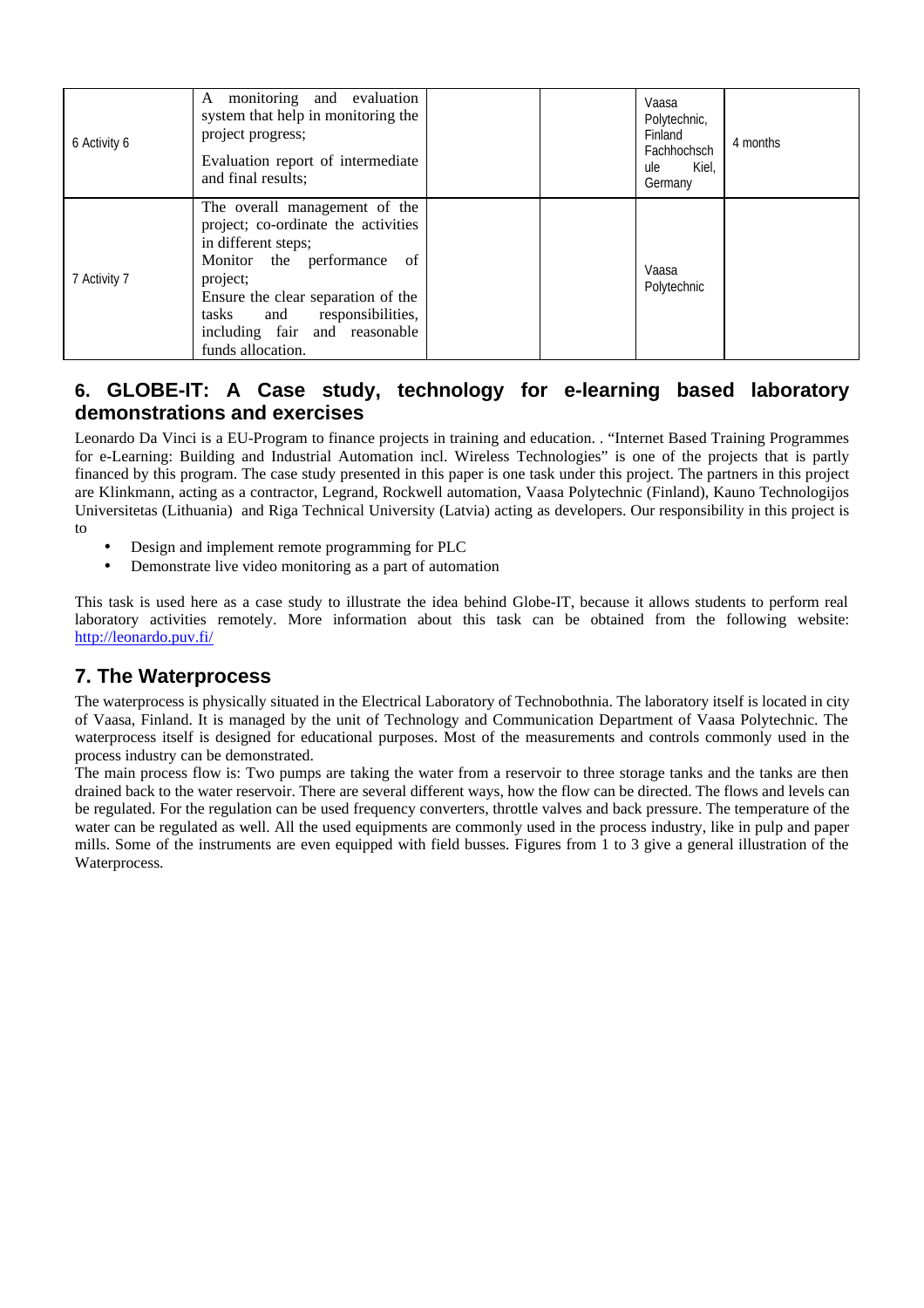

**Figure 1: A general View of the Water Process**



**Figure 2: The PI diagram of the waterprocess**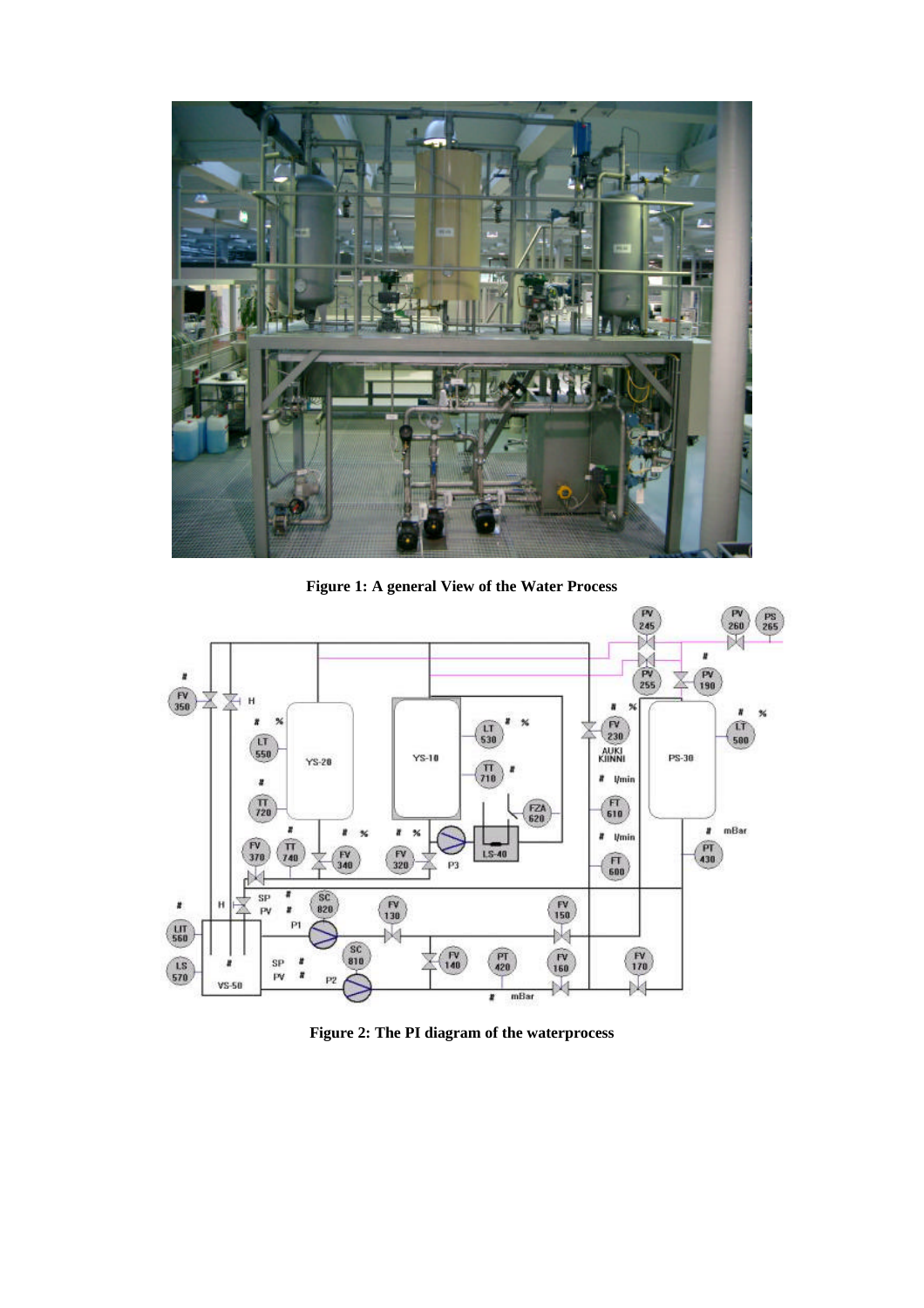

**Figure 3: The main control cabinet of the waterprocess**

## **8. Present use of the Waterprocess in education**

Most of the topics thought in the field of automation engineering and technology are currently applied to the Waterprocess to give practical training to the students of Vaasa Polytechnic. These topics include the following subjects:

**Instrumentation** - Measurement and actuator technologies **Programming for automation** - Controlling and monitoring the industrial processes **Feedback control** - Control algorithms **Fieldbus communication** - Data interchange between intelligent components **Monitoring systems** - HMI, data storage and reporting **Databases for automation system** – Handling and connecting databases **Automation system structure** - IT technologies used in industry **Automation planning** - Methodologies in automation planning

Beside the traditional teaching and laboratory exercises the Waterprocess is also used to provide different services for companies, such as compatibility testing, configuration and calibration.

# **9. An overview of the system structure used in the case study**

The figure 4. shows the technical system structure from the automation point of view. The system is controlled alternatively by two controllers – Siemens S7-300 or Rosemount Delta V. At the instrumentation level those controllers support digital I/Os, analog I/O s and several field busses. The buses that are actually implemented are:

- Profibus DP: intended for fast intelligent device control. On that bus there are connected several frequency controllers using profidrive profile. Controllers can exchange data through a DP/DP coupler.
- Profibus PA: On This segment there are flow and pressure transmitters. The PA bus is intended for slower communication but uses simple twisted pair cable capable to energize the instruments as well. It also has standardized profiles to all common process instruments.
- AS-i: The bus is used here for remote I/O-connection. The bus is intended for fast discrete data transfer.
- Fieldbus Foundation FF: On the FF-Bus there are some valves and measuring instruments like a flow meter. The bus is targeted for the same application area as PA, but do have even more advanced features.
- Most of the instruments are controlled directly with I/O. Some of them are configurable with Hart although.

Supervision and information level is based on Ethernet and TCP/IP communication. At that level there exists:

• Programming tools for the controllers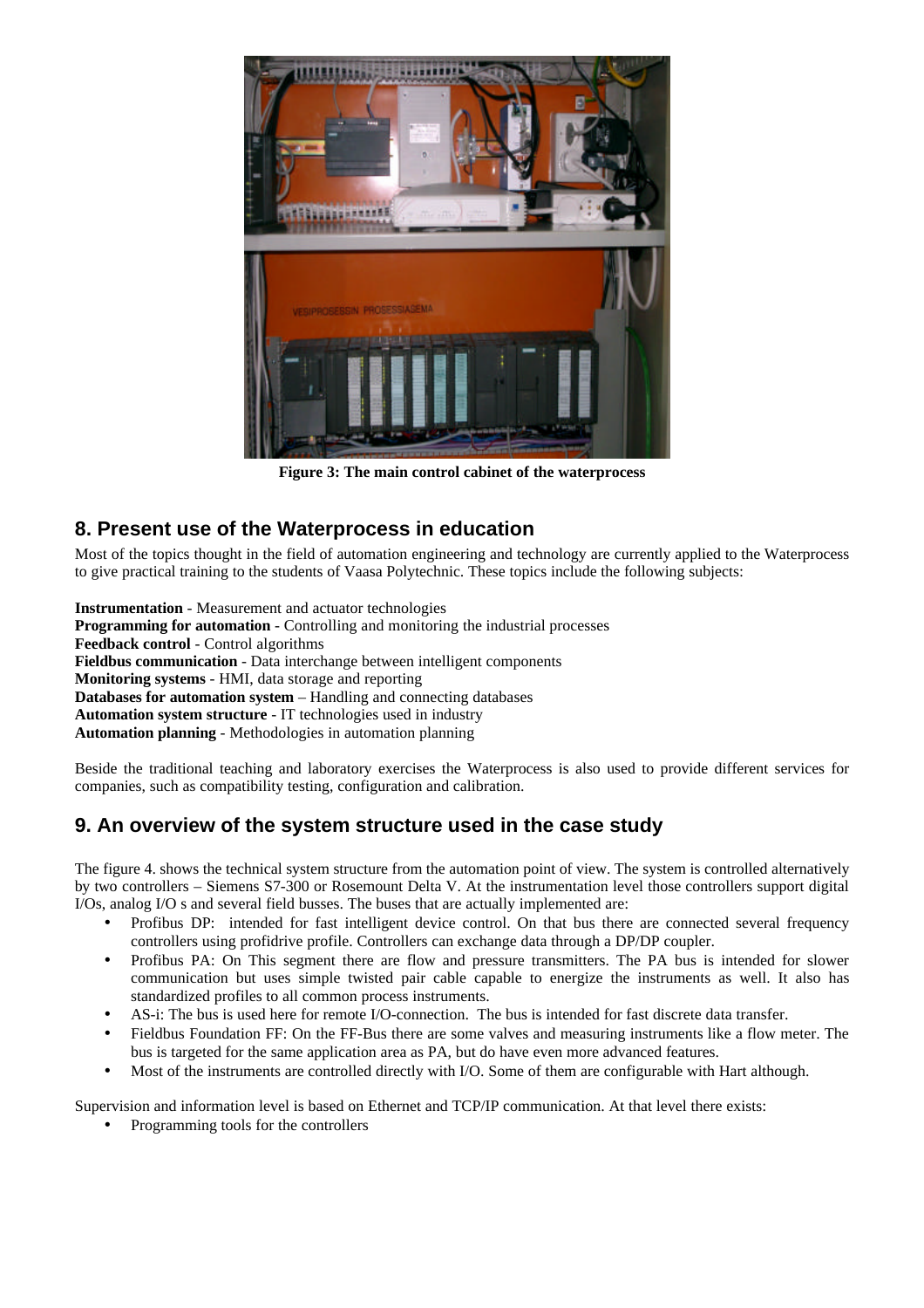- Operator station based on InTouch HMI-software
- SQL database for historians and reports
- Portal Server for web-based access to operator station and SQL –database.
- OPC server provides a connection place to the systems that are used more temporary basis.

## **10. Requirements and solution**

To achieve the objectives of the project some requirements has to be fulfilled. These are:

- Accessibility The services needs to be accessible through open network
- Security the security of the institutes network has to be guaranteed
- Relevancy The solution should be directly applicable in the industry
- Mobility The mobile terminals should be supported

Three different solutions were produced

#### **a) The modem based solution:**

The configuration of the modem-based solution is shown in the figure 5. A sub-network from the institute's domain is reserved. The dedicated bus segment is not physically connected to the institutes network. This satisfies the security requirement.

A LAN Modem connects the PSTN and the sub-network. When a call is made the authentication is done with name and password. The routing table in the LAN Modem specifies the IP addresses where the caller is allowed to communicate.

A gateway is used between the dedicated bus segment and the MPI-bus. The proprietary MPI-bus gives all functionality to the connected programming devices.

How the remote computer access the telephone network is not restricted – the GSM option satisfies the mobility requirement. At the remote end there is a need for S7 programming software and client software for the gateway.



**Figure 4. The system structure used in the Case Study**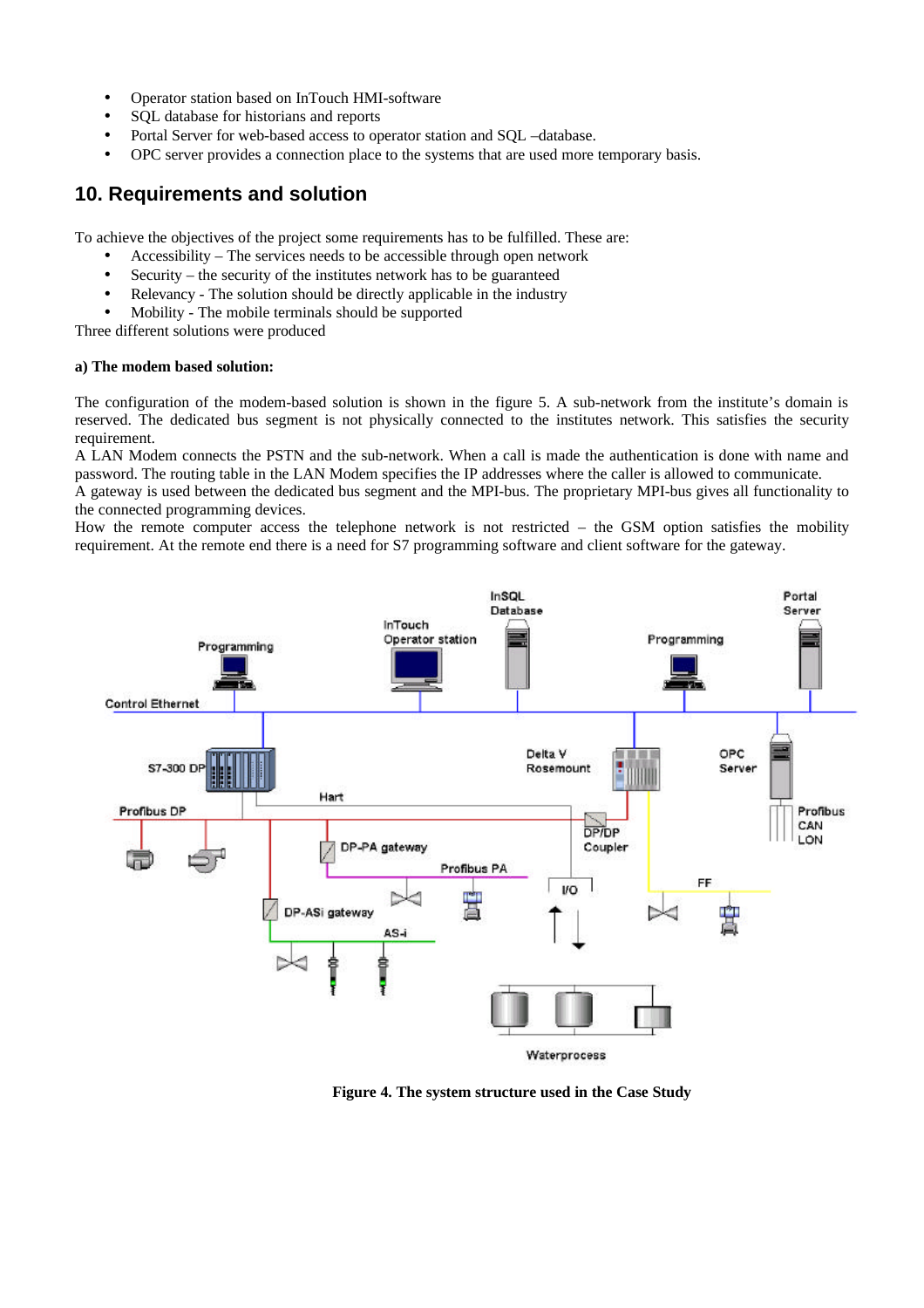#### **b) The VPN solution**:

The configuration of the VPN based solution is shown in the figure 5. This solution provides the remote connection through the open web. Another sub-network from the institute's domain is reserved and the controller is equipped with an Ethernet card with routing capabilities.

A VPN Server is connected before the firewall to satisfy the security requirement. It does user authentication and restricts access to the predefined addresses only. It also provides secure tunnels in the web.

At the remote end there is a need for S7 programming and VPN client softwares. A hardware VPN client exists also. This means that the control sub-network can be virtually extended over the web. In principle any equipment with TCP/IP capability can be connected.

#### **c) Terminal server solution:**

This is an extension to the VPN solution. A terminal server is added into the configuration and it is made accessible through the VPN server. The programs in the terminal server can now be run remotely through the open web.

At the remote end there is a need for terminal client and VPN client softwares. S7 programming software is now running locally in the terminal server. The communication between the terminal server and the control network takes place in the local LAN. Only the terminal session is transferred over the web. The sensible communication between the programming device and the controller can now be managed.



**Figure 5. The modem based solution**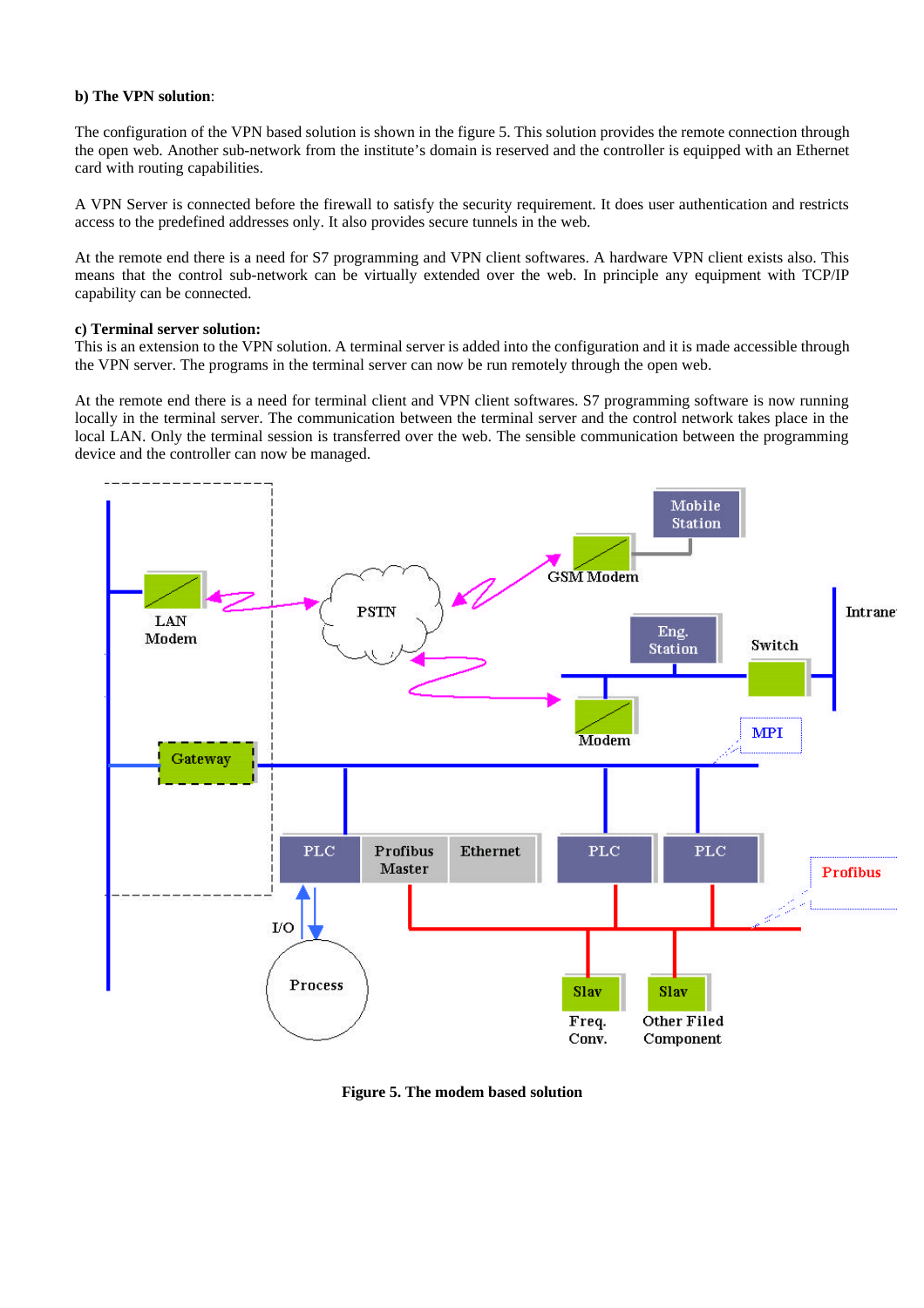

**Figure 6: The Complete Network structure of the system**

### **11. Implementation**

The implementation phase involves not only the physical configuration and interconnection of the system but also the production of the e-content and the website for the presented structure.

The structure is based on component thinking. Each hardware and software piece is to be documented as a component. The main topics of each component are the same – an image of the component, a descriptive drawing, general documents about relating technology, the component specific manuals and the generated application examples. The content is free beyond this classification. The common frames will automatically give the same look and feel, when material from different sources are to be integrated.

Figure 7. Shows one example about the component page.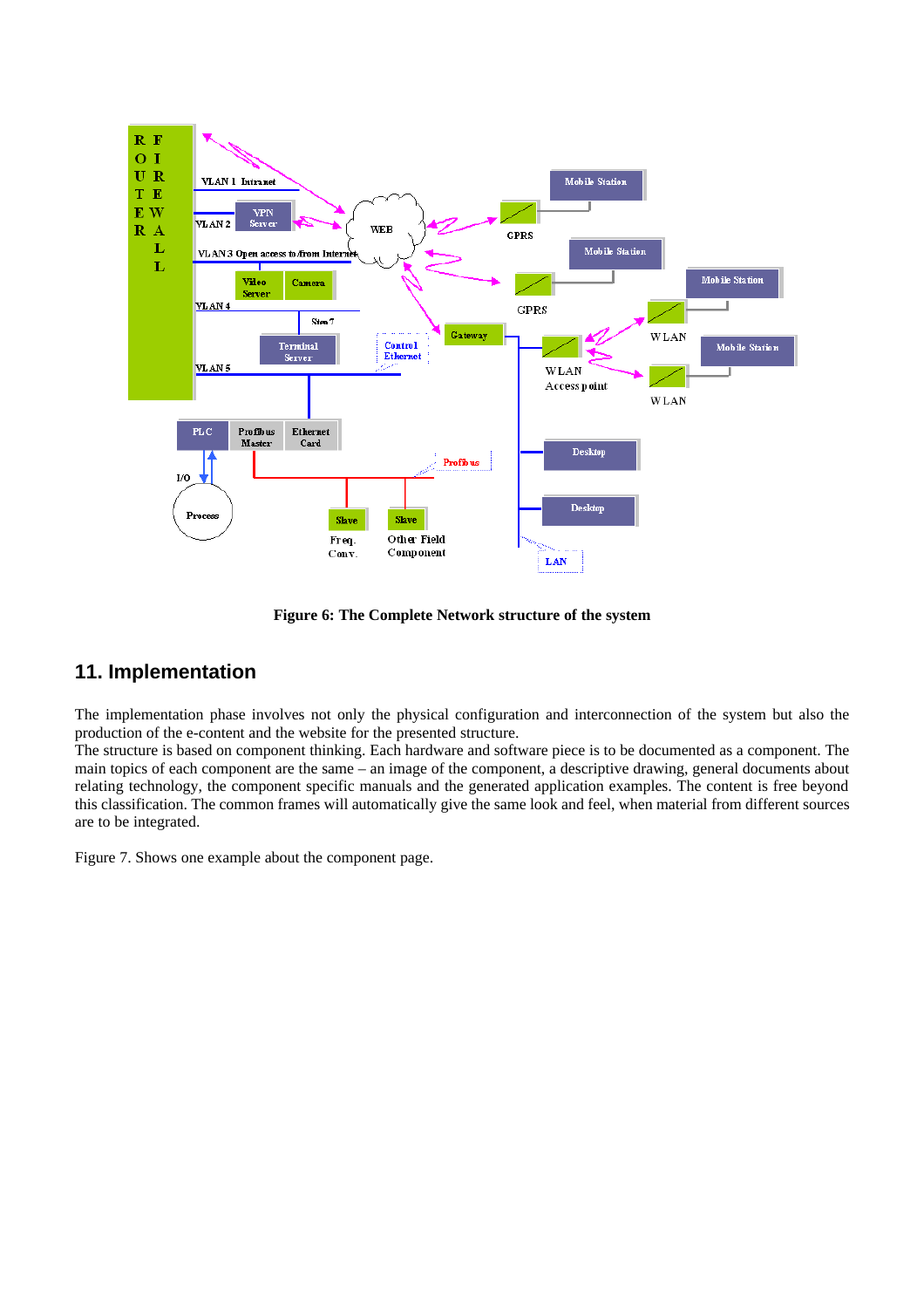

The content of the site is the following:

- The instrumentation is documented with still images, technical descriptions and circuit diagrams. This part was realized before the project start.
- The main system components needed in remote programming are documented. These components can be tested in live by following the step-by-step guides
- The PLC-program related to each instrument is documented
- Step7 related Hands On-exercises using the remote programming methods are presented
- The remote streaming video and voice using the video over TCP/IP-technology are demonstrated. The camera controls are integrated in the web page.

# **12. The impact of the project**

The eLearning-based laboratory will have a direct impact for the present usage of available equipment in education. The most relevant ones are:

- **Enhance both the distance learning and on site training** It is easier to keep the interest of the audience alive, if teaching can be supported with real demonstrations. The remote control at all levels with streaming video makes the equipments available.
- **Time optimization and improved focus for students**  The equipments, programs and the documents are available on line. Students can use this feature for studying and teachers for remote assisting.
- **A new service channel for industry**

The laboratory equipment can be demonstrated remotely for customers as a part of the system with third party products. A remote test field can be set up in case of acute problems.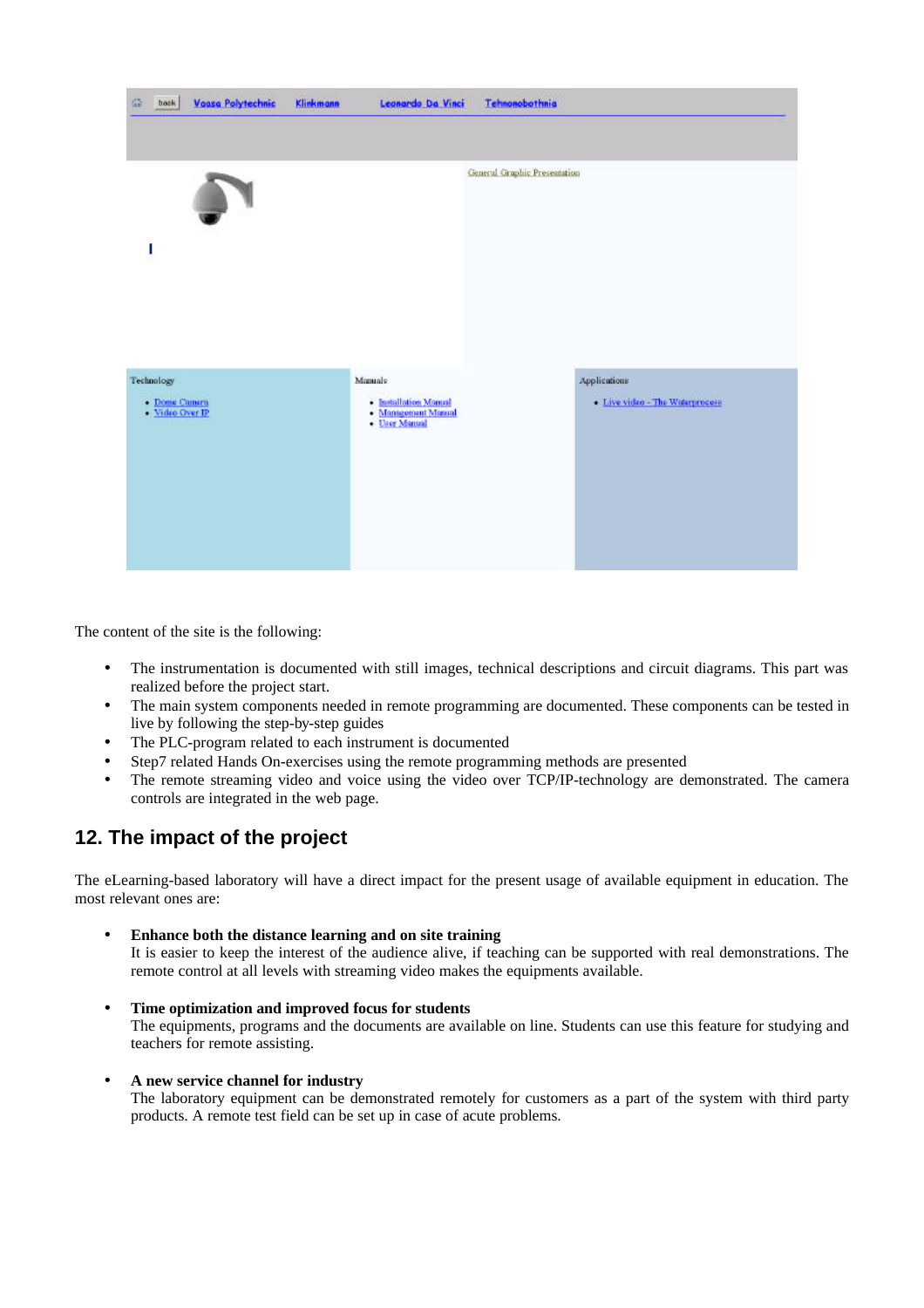#### • **Good practices for system integration**

The equipments tend to be isolated islands in the laboratory. A common remote interface and document structure is a driving force to connect the equipments and programs into a working system, where each component has a meaningful task. This also leads to a common document structure.

#### • **Collaboration and sharing of knowledge**

So far automation and IT department have had very little common actions – at least in Vaasa. The e-based system hopefully tights the collaboration, while it shows, how IT is applied in the industry.

### **13. Feasibility in financial terms**

The feasibility of the increased availability of the e-based platform can also be estimated in euros.

The estimated values for the calculation:

- Estimated value of the existing laboratory system 250.000  $\epsilon$
- Annual value reduction with interest of 20 % 50.000  $\epsilon$  per year
- The system is used in 5 courses, a' 4 hours per week together 20 hours per week
- The working hours in a week 70 hours
- Working weeks in a year 35 from 50 available (holidays subtracted)
- When made remotely available each course will generate additional load of 4 hours together 20 hours.

The outcome:

- Utilization factor before: 30 % in a working week, 20 % in a year
- Utilization factor after: 57 % in a working week, 57 % in a year
- Equipment cost before: 71  $\in$  per hour, 1 429  $\in$  per week, 50 000  $\in$  per year
- Saved money after:  $1\,429 \in \text{per week}, 50\,000 \in \text{per year}$

The increased system utilization in automation area can be valued for 50 000  $\in$  per year.

## **14. Conclusion and the planned future improvements**

While completing the task in Leonardo project, we realized that the development is more profound for the future than as it was set at the beginning. The side effect grew to be a demonstration of a platform, where laboratory activities can be performed remotely.

The remote connection was set up and working in spring 2003. So there is no experience in everyday teaching yet. The reliability of the remote connection methods was tested on the motor highway between Tampere and Helsinki. The connection was realized with Nokia's GPRS card and DNA mobile operator. The testing took place in a normal working day. The connection was lost only once during the test.

The remote programming methods have been presented in live in some seminars (safety in automation, IT technology in machinery).

The system presented is this paper is more a concept than a ready solution. But it is a considerable achievement for continuous development. Every feature, which is added to the system, can be used directly in education and the remote concept will give added value.

The following topics can be listed for activities in the future:

- To get experience, how to apply the presented concept in everyday teaching
- To complete the existing web pages
- To publish already existing exercises on the website
- To add the supervisory level to the remote access concept